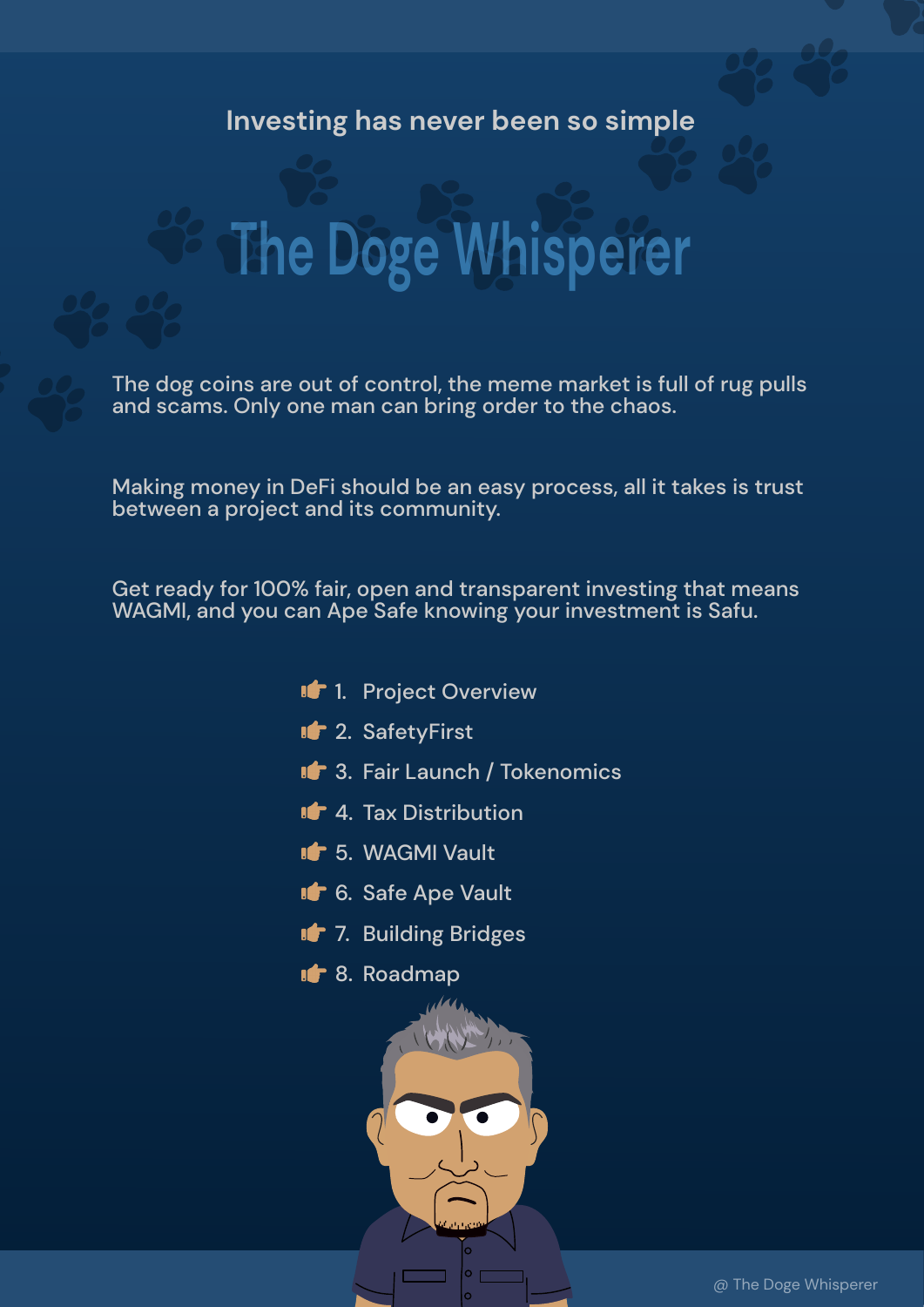#### **1. Project Overview**

Whilst there are very legitimate DOG and MEME tokens on the market, it is also filled with less than reputable ones whose only goal is to extract value from their communities. Greed runs wild and false promises leave a trail of broken investors along the way.

The Doge whisperers are here to change this, and it all starts with our zero team token fair launch Market Generation Event.

No stealth launch here so our buddies can buy all the cheap tokens and dump all over the community. no special deals with callers who can do the same. The is DeFi done properly, Strong liquidity and an even start for everybody is our main focus.

Then the marketing can grow the investments of all community members and we will have built strong foundations to ensure we can keep delivering value for the earliest investors, and those who join us along the way.

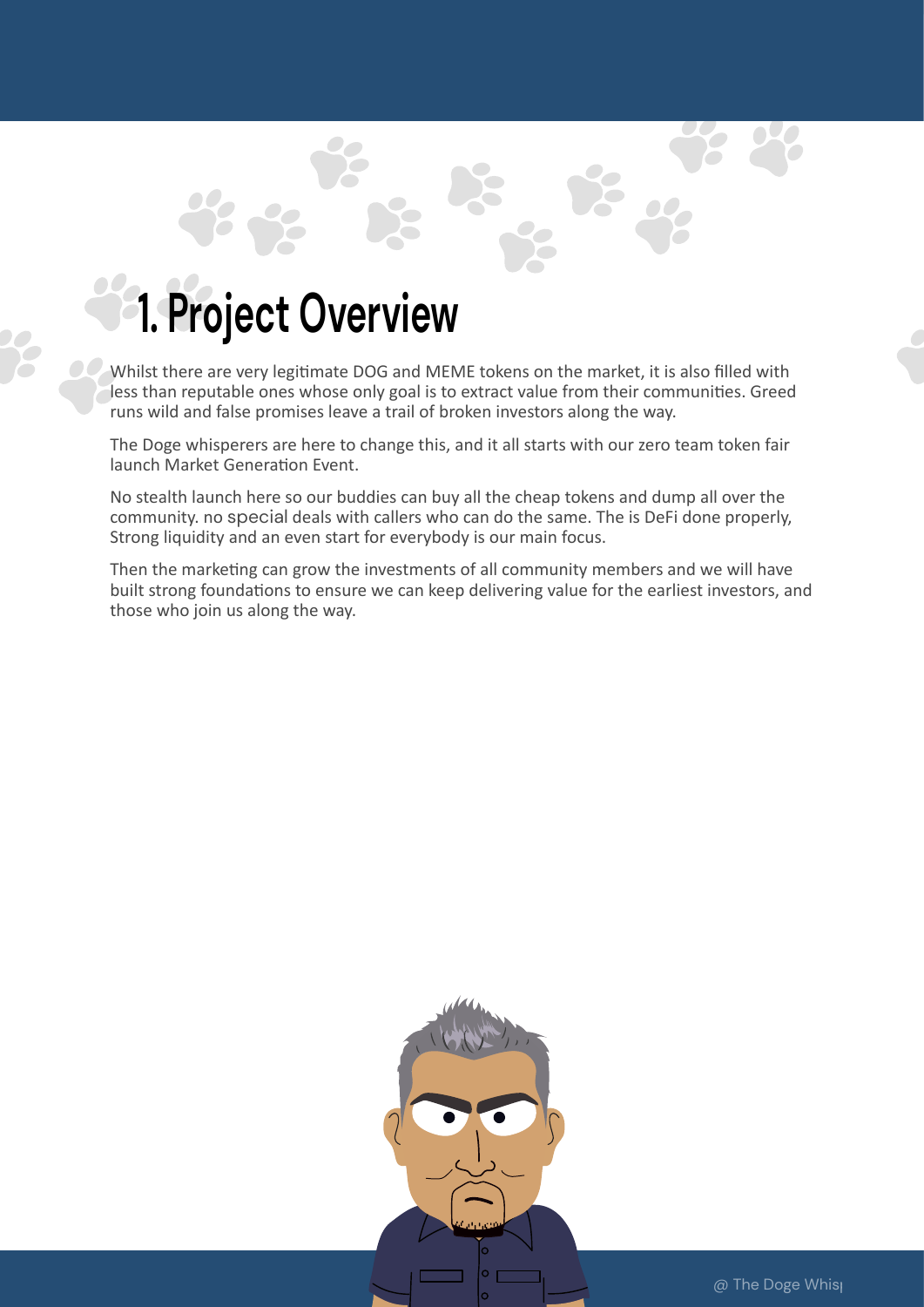### **2. Safety First**

 $\sum_{i=1}^{n}$ 

The most important part of any project in our opinion is full transparency with the  $\sim$  investors.This ensures they can invest with 100% confidence.

To this end The Doge Whisperers make the following commitments. 100% of the funds raised from the fair launch will be added to liquidity. This liquidity will be locked indefinitely.

The keys for the LP wallet will be destroyed to make sure of this. All Vault wallet Addresses will be made public so the community can see exactly how the funds in them are being used and know the team cannot simply take the funds.

Token contract will be audited and fully public so the community can review and be sure we cannot execute any functions that would allow us to harm our community. The Doge whisperers are here to stay, and our community is the most important thing to us.

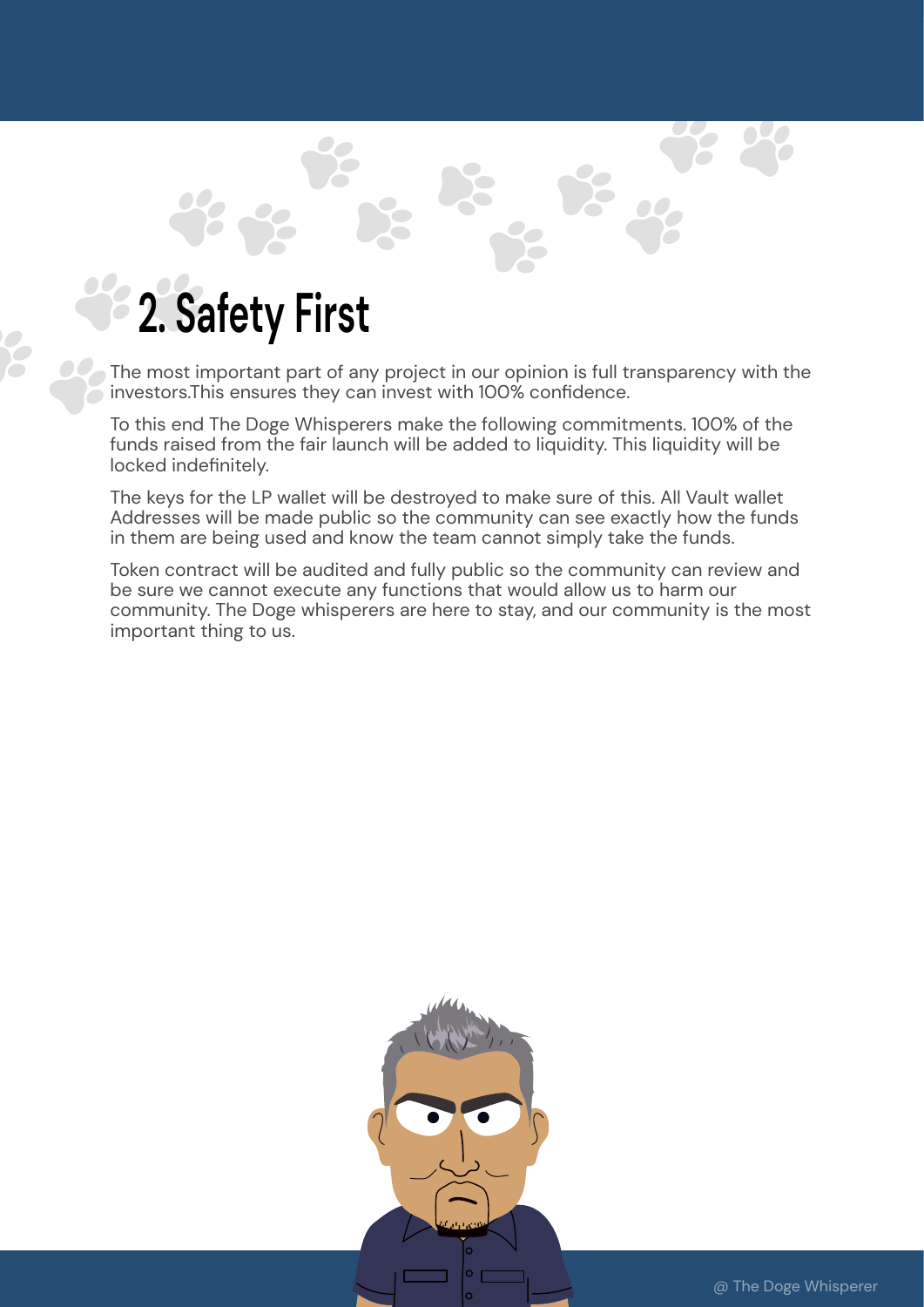#### **3. Fair launch/Tokenomics**

In order to ensure we all start on an equal footing we will launch our token via a fair launch. The fair launch event will last for seven days. Each day will have a set amount of tokens and users can pledge any amount of ETH each day with no limits.

We want our launch to be 100% fair but also with an element of game theory to make it fun for the community to participate. The launch method will ensure whales are not able to gain any unfair early advantages and Bots can not front run the TGE.

Token Supply: 900,000,000,000. Each Day will be assigned a set number of tokens.

- Day 1 **1** 56,250,000,000 Day 2 **1** 56,250,000,000 Day 3 **16** 56,250,000,000 Day 4 **1** 75,000,000,000 Day 5 **6** 93,750,000,000 Day 6 **12**,500,000,000
- Day 7 **1** 150,000,000,000
- All funds raised from this event will be added to the liquidity with 300,000,000,000 \$TSST tokens.
- No more tokens will ever be minted and the supply of 900,000,000,000 will be deflationary due to burns.

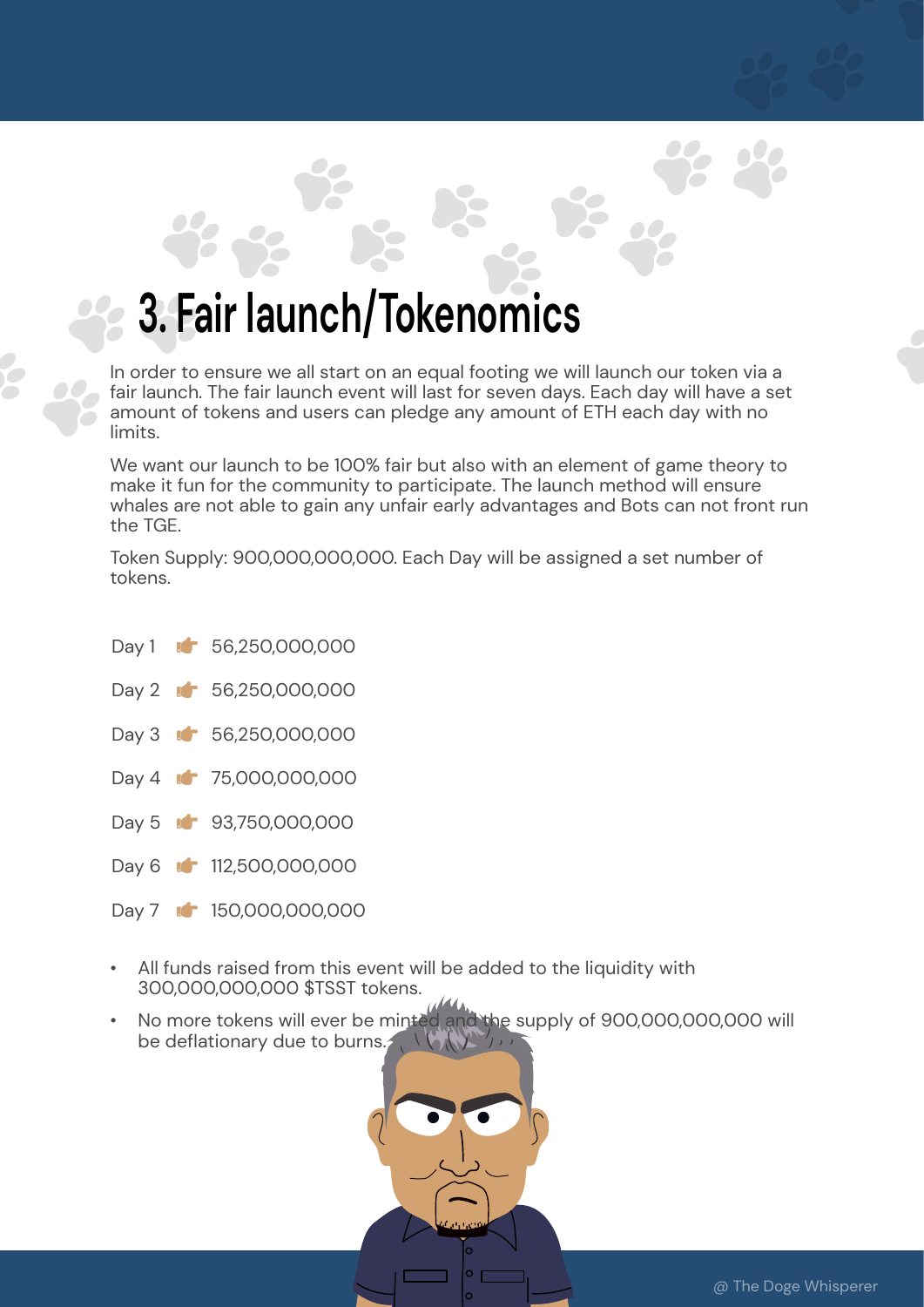### **4. Tax Distibution**

\$TSST will have a built in 10% Tax on all Buys and Sells.

The distribution of this tax will be:

- **1** 3% To the WAGMI Vault
- **14** 2% To the Burn Baby Burn Vault. (All funds in this vault will be used to buy back and burn \$TSST)
- **1** 2% To the Safe Ape Vault
- **1** 3% To the DEV/Team Fund

As you can see 70% of the token tax will go directly back to the community. The 3% DEV/Marketing Fee will enable our team to run the project with a minimum amount of value extracted.

Our team will have 100% self funded the project and will hold ZERO team tokens. Our team will have to enter the sale rounds the same as everybody else.

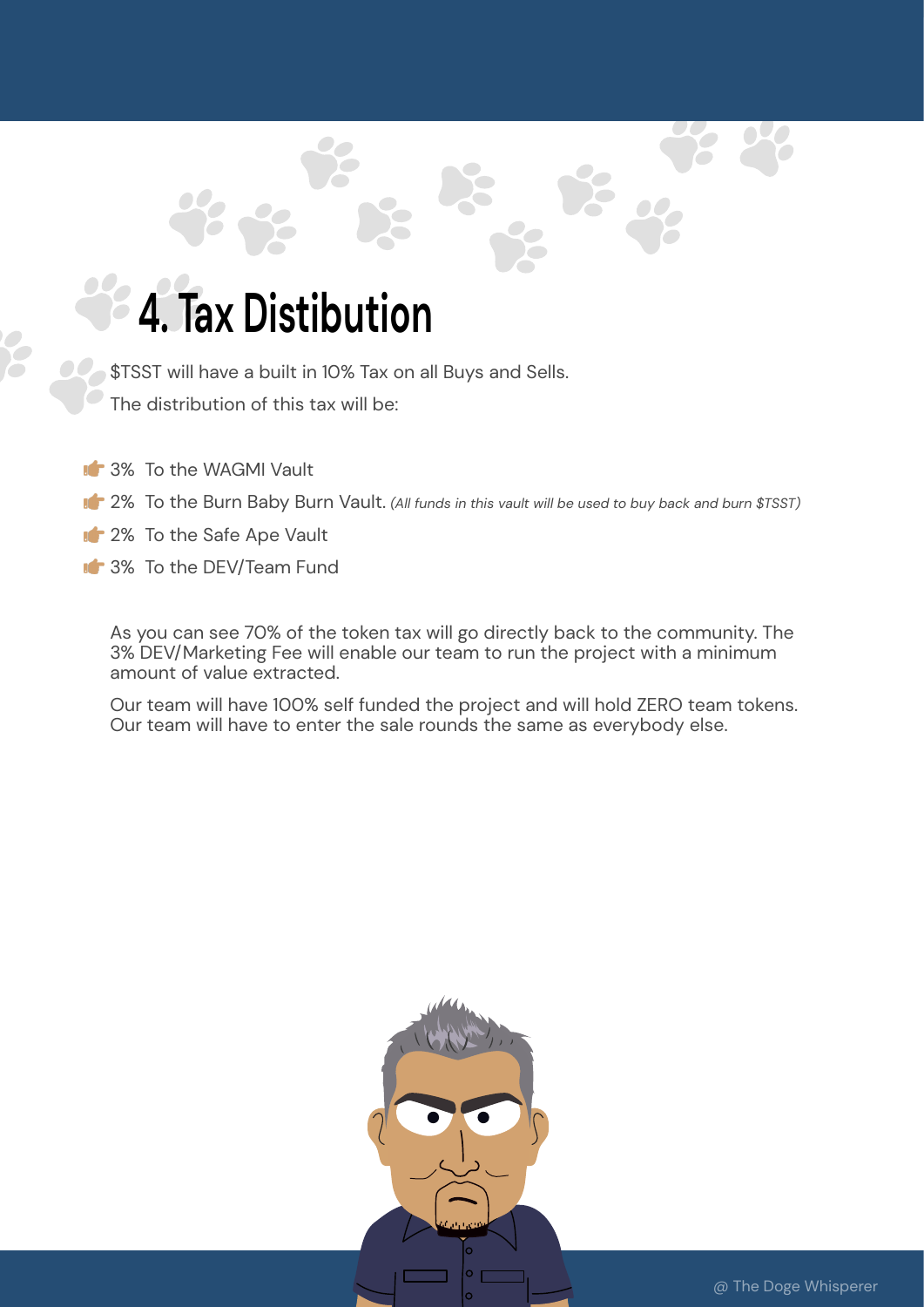### **5. Wagmi Vault**

This vault serves two simple purposes to ensure every member of the Doge Whisperer crew can make it:

**1.** Marketing, Marketing & Marketing!

Ensuring marketing is kept constant so there is always as many eyes on the project as possible. This ensures consistent value for every investor old or new.

**1** 2. Community Lottery/Giveaways 'Give the value back'

This is the very mantra of the Doge Whisperers. The community lottery will be a set prize pool and each time that amount is reached it will be distributed randomly amongst our holders. There will be a minimum required holding to qualify for the lottery.

Why should projects only reward their communities when it suits them? We will have constant leader boards and prizes to reward community engagement as well as giveaways for simply being a part of the Doge Whisper Crew!

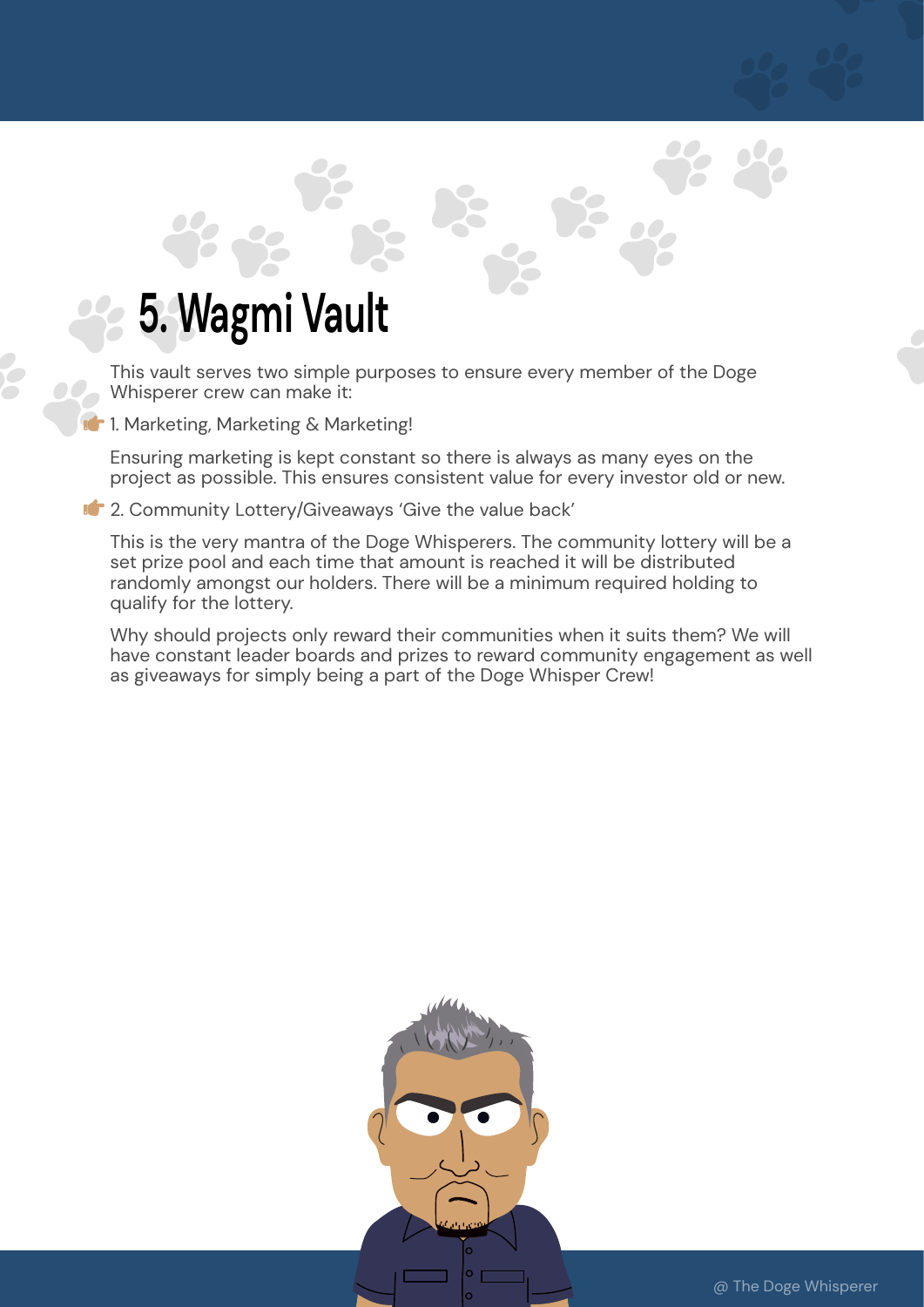### **6. Safe Ape Vault**

Rug pulls and scams are becoming far too common these days. But it is also  $\sim$  harder to distinguish which token could be the next 100x, which is why many take the risks in the first place.

Well the Doge Whisperer Crew thinks there should be a risk free way to ape and make degen moves. This is where our safe ape vault comes into play. The community will be able to put forward new projects along with those the Doge Whisperers will seek and the funds from the vault can be used to buy early into these projects. Users can then support this ape play by staking their \$TSST tokens.

After a set amount of time or a set target is reached, the tokens obtained from the buy in will be distributed as rewards. However, should the project Rug, scam or just perform badly, you can claim your \$TSST tokens back with no losses incurred.

Why risk your own funds, when the Doge Whisperer Crew can take the risks for you?

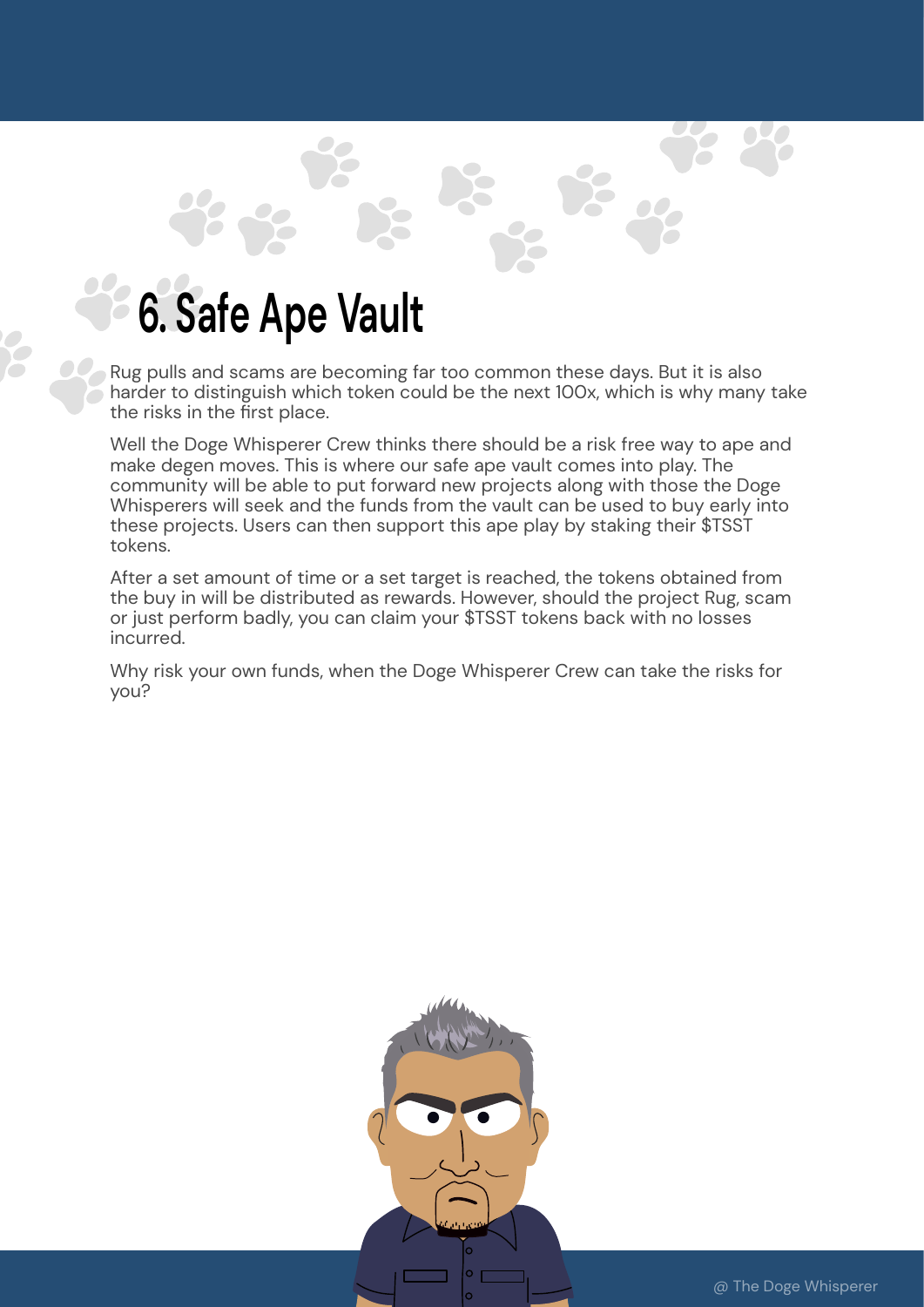### **7. Building Bridges**

 $\Box$ 

The \$TSST token will initially be launched on the Ethereum network. We as a team are fully aware that some feel the TX fees here can be a barrier to entry, but we also feel Ethereum is still the OG network in the game for projects like ours.

However our intention will be to release subsequent versions of the token on as many L1 or other network solutions our community would like to see us on.

We will then ensure development of bridges meaning users can send their tokens to and from any network they desire as easy as possible. Liquidity for these launches will be generated from the WAGMI vault.